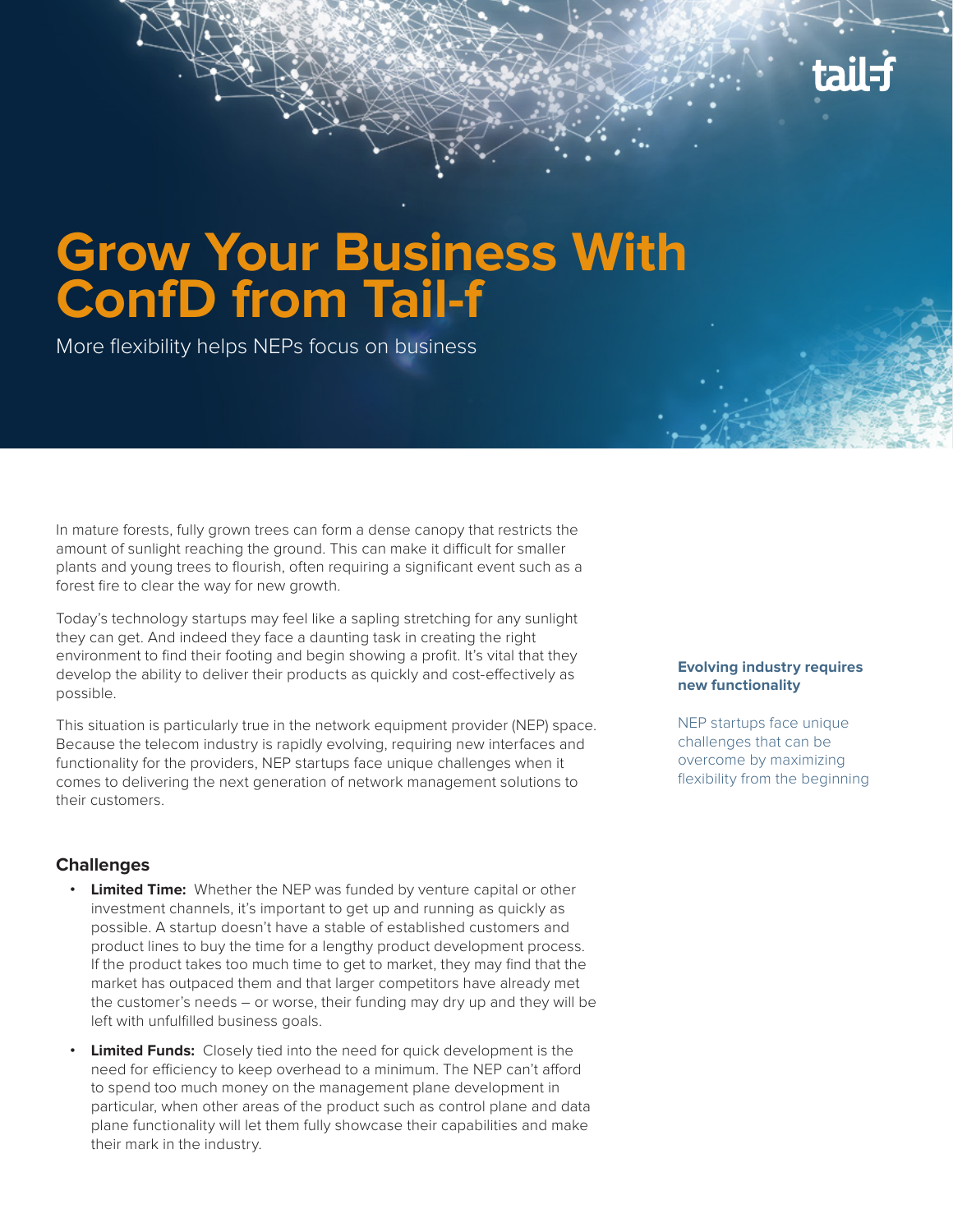- **Limited manpower:** A lean, agile startup has limited resources when it comes to programming. They can't afford to write the code for a single interface such as SNMP and then have to start from scratch to program a CLI, only to start over for additional interfaces. A siloed approach to management interface development can cost them dearly.
- **Need for flexibility:** Network requirements are changing rapidly, and telecom providers constantly find themselves needing to support new application and features. Building management products that will not only meet current requirements but will also support ongoing development is a high priority for today's network equipment providers.

These are a few of the laundry list of items that an NEP startup needs to address in order to make headway in the telecom marketplace. With so much riding on their initial product development, they need capable third-party products that will simply help them succeed. How can ConfD from Tail-f help them meet their goals?

# **The Solution: ConfD**

ConfD is a management plane solution created specifically to help NEPs simplify the product development process and get their equipment to market faster. Its flexibility and forward-thinking features make it the only off-the-shelf solution that can effectively ease the burden on startups and help them more quickly meet the key business benchmarks that can make or break a new company. ConfD delivers these key advantages:

- **Support for the latest interfaces:** In particular, YANG is now in high demand among telecom providers, driving a lot of established NEPs back to the drawing board for major overhauls to their products. A nimble startup can incorporate YANG functionality from the ground up, rather than attempting to incorporate it through rewriting the code for their existing boxes.
- **•• Efficient use of resources:** With limited resources, it's vital for a startup to be able to reuse code wherever possible, particularly in the management plane. Tail-f understands this need, with the mantra "program once, use many." Developers can program the initial interface and reuse that code for additional interfaces, whether they are developing a modem, switch or router. ConfD then allows them to apply that same code to every northbound interface, saving them a tremendous amount of time.
- **Lack of compatibility issues:** Starting from scratch, today's startups can avoid issues common to larger companies with the need to support legacy systems from previous versions of their product suites and bloated sets of applications.
- **Third party integration:** In addition to ConfD's ability to simplify development of the management plane of network equipment, ConfD has developed a healthy partner ecosystem with other providers. The fruits of these agreements are optional TailPacks. These bundles of add-on software allow ConfD to work seamlessly out of the box with other leading providers of networking solutions such as Metaswitch and IP Infusion. This makes the time to market even shorter for schedule-conscious startups.

# **ConfD: Simplify the Management Plane**

#### **Key advantages**

- YANG functionality from the ground up, instead of rewriting code
- Apply the same code to every northbound interface
- Avoid need to support Legacy systems and bloated applications
- Simplify development with optional TailPacks
- Futureproof code